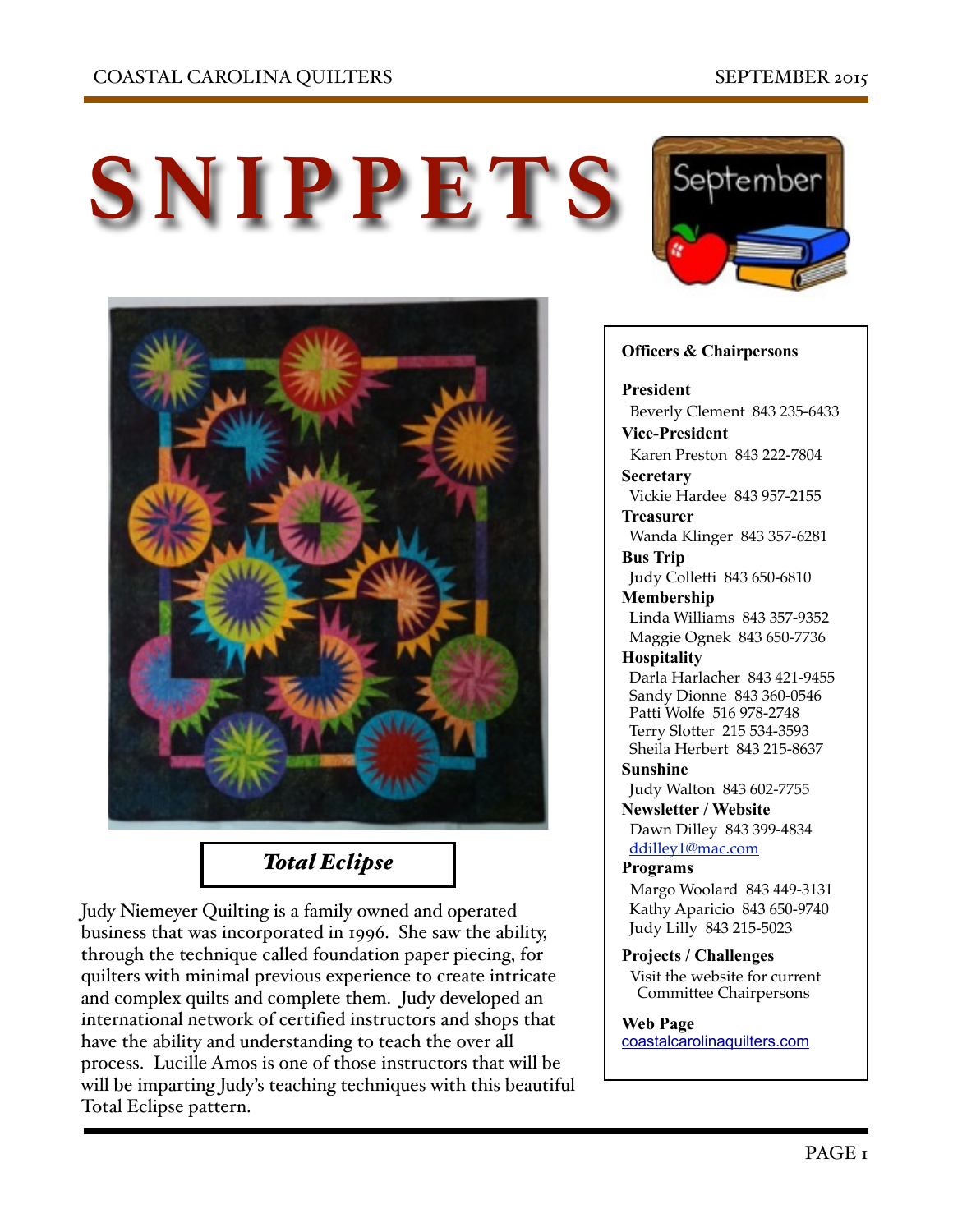## **Greetings from Bev**

Nights are a bit cooler and so is the pool water though the ocean is still very warm. Fall must be coming. Almost time to get out your fall clothes - which in SC means put a sweater over your summer clothes! It's also time to get those Christmas projects done - or started. If you are making quilts that will go to one of our talents long-armers, you have to get them done early or they won't have time to do the quilting. And remember you still have to bind them and label them when you get them back and sometimes mail them to the recipient! While they are gone, why not make up a cute card with some scraps of the quilt fabric. Add your own season's greetings and the instructions for the care of the quilt. If you are planning a Thanksgiving or Christmas trip - it's almost time to make your reservations. And while you are at it - put together some 'kits' that will travel well. Mine are nearly always embroidery but there are lots of hand sewing techniques you can consider too. How about some yo-yos or hexies? And while you are getting those kits together don't forget the thread, needles, a pair of scissors and close-up glasses. If you will be sewing in a hotel room - or even a home with poor lighting - take along a small Ott-type light.

This is a good time to remind you that you can take scissors with you on airplanes. They must have blades under 4 inches long and mine have rounded tips - what we refer to as "kindergarden scissors." Just to be on the safe side, I print out the page from the TSA website that talks about allowable scissors. And to be doubly safe, I take a padded envelope and some stamps with me. If the TSA folks are being particularly obnoxious, I get out of line, put the offending article in the padded envelope and address it to me. There are always mail boxes in airports but if you cannot find one - ask a customer service or travel agent type of person to mail it for you.

I've only had to do this once when they tried to take my brass seam ripper.

And if you want some nice scissors - watch the TSA items on eBay! I've bought several pair of Gingher scissors there.

I'm sorry I won't be at the meeting this month. Willie & I have a family wedding to attend in Idaho which will of course turn into a mini family reunion. The fall colors should be gorgeous when we get there. What inspiration for embroidery and quilting. And of course I've already done web searches for quilt shops in the area and printed out the results. They are carefully tucked away in my "Idaho" folder with our plane tickets and maps.

Our program committee has a wonderful teacher, Lucille Amos, coming to show you the tricks to perfect paper piecing. I'm so sorry I will miss both the lecture and the class. It looks terrific!

Don't forget this meeting is the end of our grab bag challenge. If you took one of the grab bags with the hand painted napkins in May, you must finish your project and bring it to this meeting. Mine has been done for weeks and I will have someone deliver it for me. I'm so pleased with it!

We have some great programs coming too -Sandy Chambers in October and Jennifer Amor in November. October's lecture will be on "color" and November's class will be a jacket - and just in time for the colder weather. More information for this class, along with an application, will be sent out later this week. A big CCQ THANK YOU to our hospitality ladies - those treats are soooo good! Remember, if you are on the list to bring goodies and you find you cannot be at the

meeting, please call Darla so she can get a replacement.

Beverly Clement, President

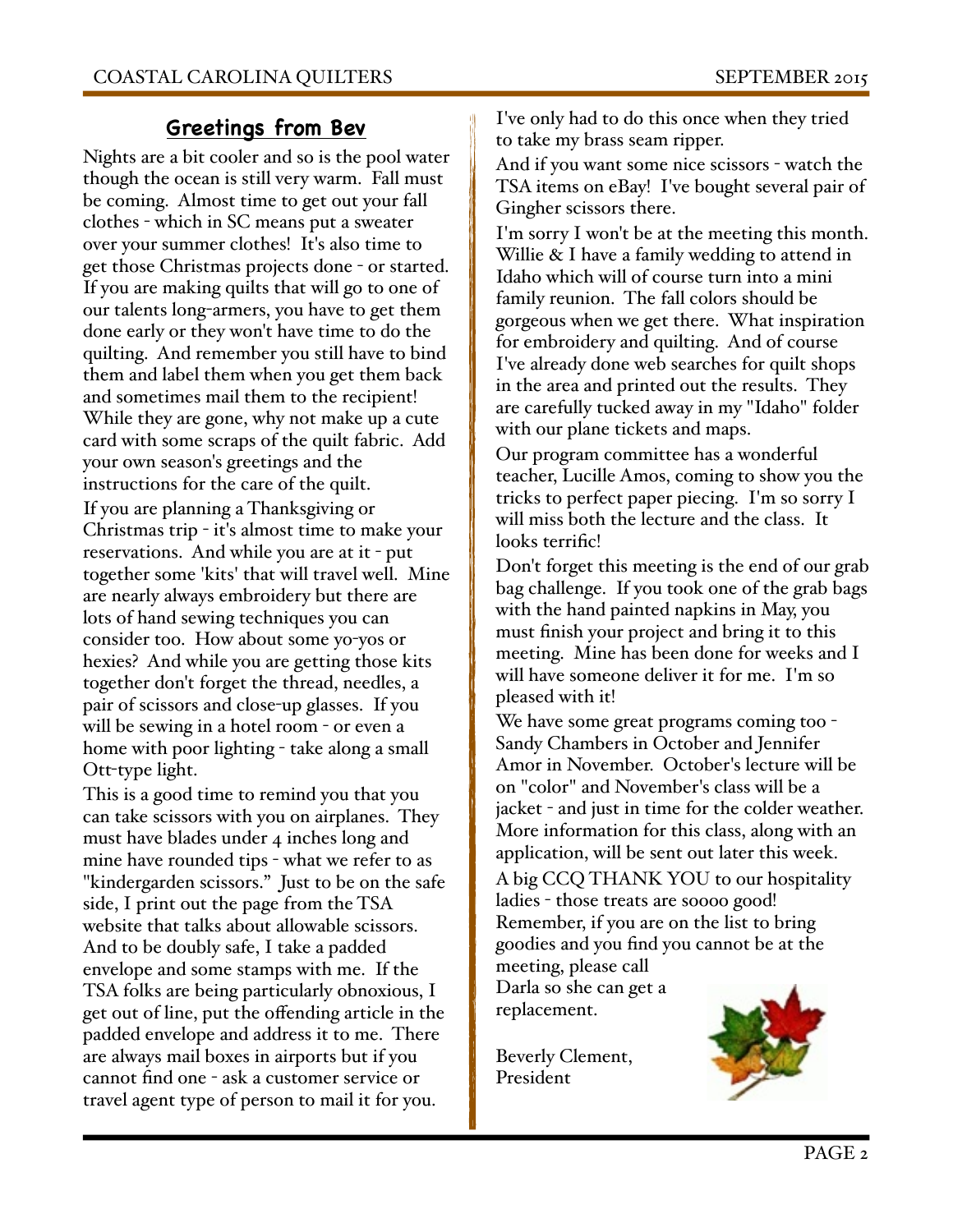# **Notes from Margo**

## To-Do List

- Wear your name tag
- Bring your completed Grab Bag Challenge
- Volunteer for Christmas Luncheon **Committee**
- Volunteer for Nominating Committee
- Bring your lunch
- Bring your dessert and serving utensil
- Bring Show and Tell

**Don't forget** - 10-digit dialing takes effect September 19th!!! Time to update those phones!

How time flies when you're having fun!! We spent the summer working on our charity projects. Thanks to all for the wonderful help. Welcome back if you've spent the summer traveling or had oodles of company. Now that fall is fast approaching, it's time to get down to business and back into the quilting routine. And, of course, we need your help once again. Volunteers are needed for the committee to organize the Christmas luncheon and a nominating committee is needed to elect new officers for 2016. Please consider running for an office or volunteering this year.

September 21st Program – We are pleased to have Lucille Amos, a Judy Niemeyer certified lecturer and teacher, joining us from Greensboro, NC this month. I'm sure you've seen those beautiful intricate designs of the Judy Niemeyer patterns. Lucille will show many of her quilts and discuss the art of paper piecing to achieve these complex looking designs. Right after lunch Lucille will start our day-and-a-half "Total Eclipse" class. For those of you have signed up, please come prepared. Review the supply list again and get your copies made and fabrics cut. It's sure to be a fun time.

Grab Bag Challenge Due - Time is up!! Get those final touches on your wonderful

creations made from the grab bag fabric. Voting will take place and prizes will be awarded! If you you signed up for the challenge but didn't have a chance to complete it, please return the fabric to DJ or Jerre. Thanks!

**PHD Challenge** - Time is also running out to get those projects from half-done to DONE! The December deadline is not far away! Better get a move on!

QOV Projects - Many, many thanks to all the quilt-top makers and longarmers for doing such an outstanding job getting the large number of quilts needed for the upcoming QOV presentations. Everyone's dedication and continued support is greatly appreciated! All quilters are welcome at the presentations too.

Goody Makers - Melody Chriswell, Sheila Herbert, Ora Moore, Blanche Perotti, Jane Rud, Linda Schillaci, Priscilla Shattle and Diane Wyte are scheduled to bring the goodies. Please pre-cut your item into bitesize pieces and be sure to bring any serving utensil needed. If you can't make the **meeting contact Darla** at  $843-421-9455$  to get a sub. Thanks!

Coming up in October – Lecture by Sandy Chambers, called "Color Your World." She will discuss the reasons we love color, how we react to color, touch on the meanings of color and much, much more!

## Please welcome our newest member –

Karen Fedor 36 Montrose Lane Pawleys Island, SC 29585 843-237-5356 - home 843-359-1239 - cell [kfedor52@gmail.com](mailto:kfedor52@gmail.com)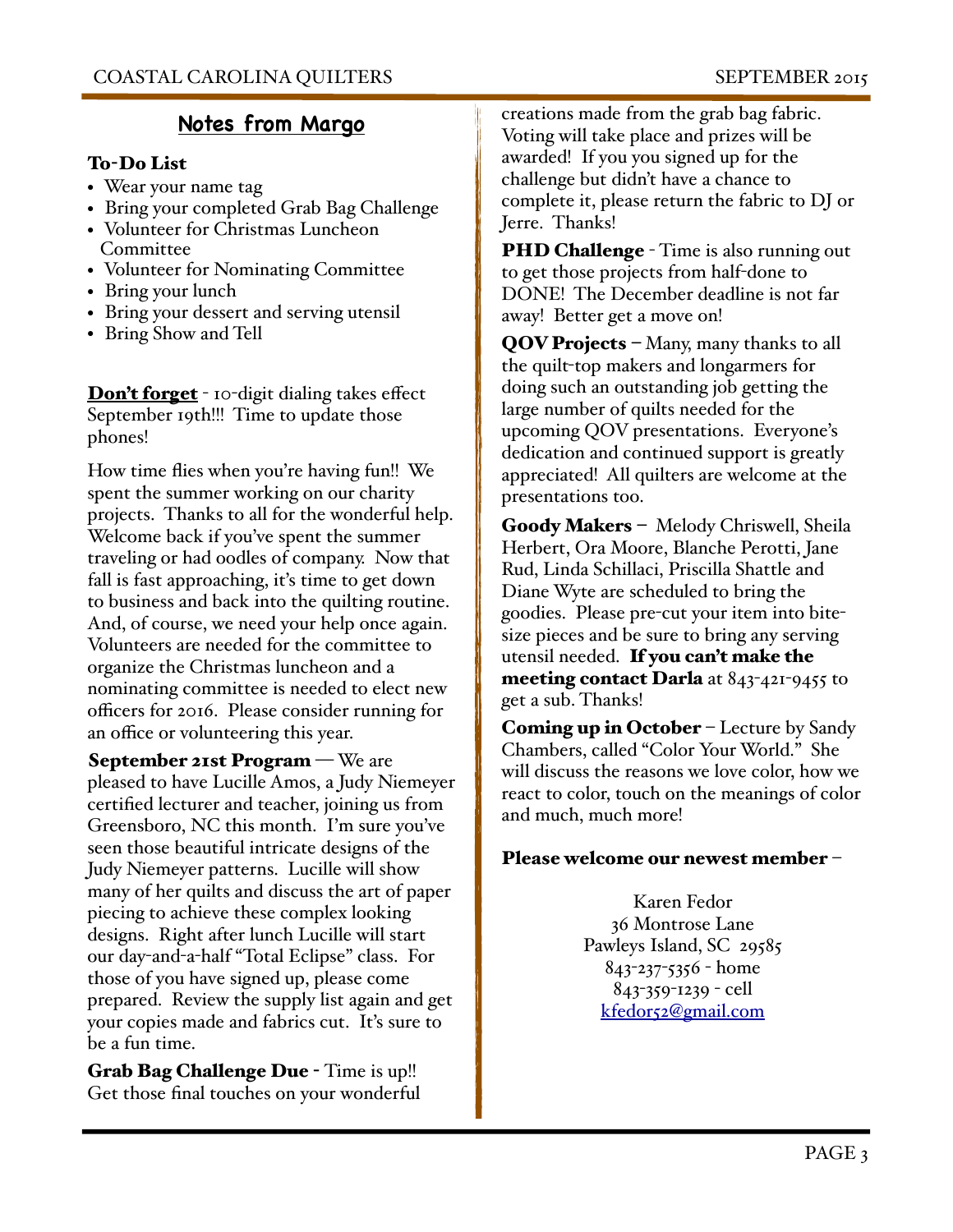### Calendar of Events

Sept. 24-26 - Quiltfest of Jacksonville, Prime F. Osborn 111 Convention Center, 1000 Water St., Jacksonville, FL. For more info call Gay Montgomery 904-742-1372 Sept. 26 - Pawleys Prayer Quilts Auction and Sale 9 a.m. - 2 p.m. @ Holy Cross Memorial Episcopal Church, 85 Baskerville Dr., Pawleys Island, SC More info, go to: pawleysprayerquilts.org Oct. 10 & 11 - QOV - Italian Festival at Broadway at the Beach. Sign up with Joan Wobbleton if you would like to help. Oct. 12 - QOV Presentation at 6:15 at the VFW in Murrells Inlet - 15 quilts to be awarded.

Nov. 8 - QOV Presentation at 2:30 at the Socastee Baptist Church, 3690 Socastee Blvd., MB, SC - 25 quilts to be awarded.

T*in*k*ing O*f *Y*o*u* 

Our longtime member, Marilyn Gregory is in need of your thoughts and prayers. Her daughter, Julie, tells us she has suffered several strokes recently that have left her quite incapacitated. Please send cards to: Golden Age Nursing Home, 82 N. Main St., Room 102, Inman, SC 29349. We're sure it would lift her spirits knowing we are thinking of her.

## **Do's and Don'ts for Hand stitching By Lynn Krawczyk**

**Do** fit the needle to the thread and fabric. If the thread is too thick and the needle too small, the thread will become worn and may shred during stitching. If the thread is too thin and the needle too large, the needle will leave behind a visible hole that detracts from the stitching.

**Don't** use a length of thread much longer than 18" (45.5 cm). This will prevent tangling and fraying. Long lengths of thread get pulled through layers of fabric more than short lengths, which can cause fraying and wear on the thread.

**Don't** lick the end of your thread to thread it through the needle. Over time, you can rust the eye. Instead, pinch the thread flat very close to the end and thread it through the needle. A threader can also help.

**Do** use embroidery scissors when cutting your thread. Large scissors make it hard to see where you are aiming, and it's very easy to cut a hole through your project.

**Do** store your needles in a needle book. This can be as simple as a couple of pieces of felt sewn together. Hand stitching needles are easy to lose (and uncomfortable to find when you step on them), and a needle book will keep them handy.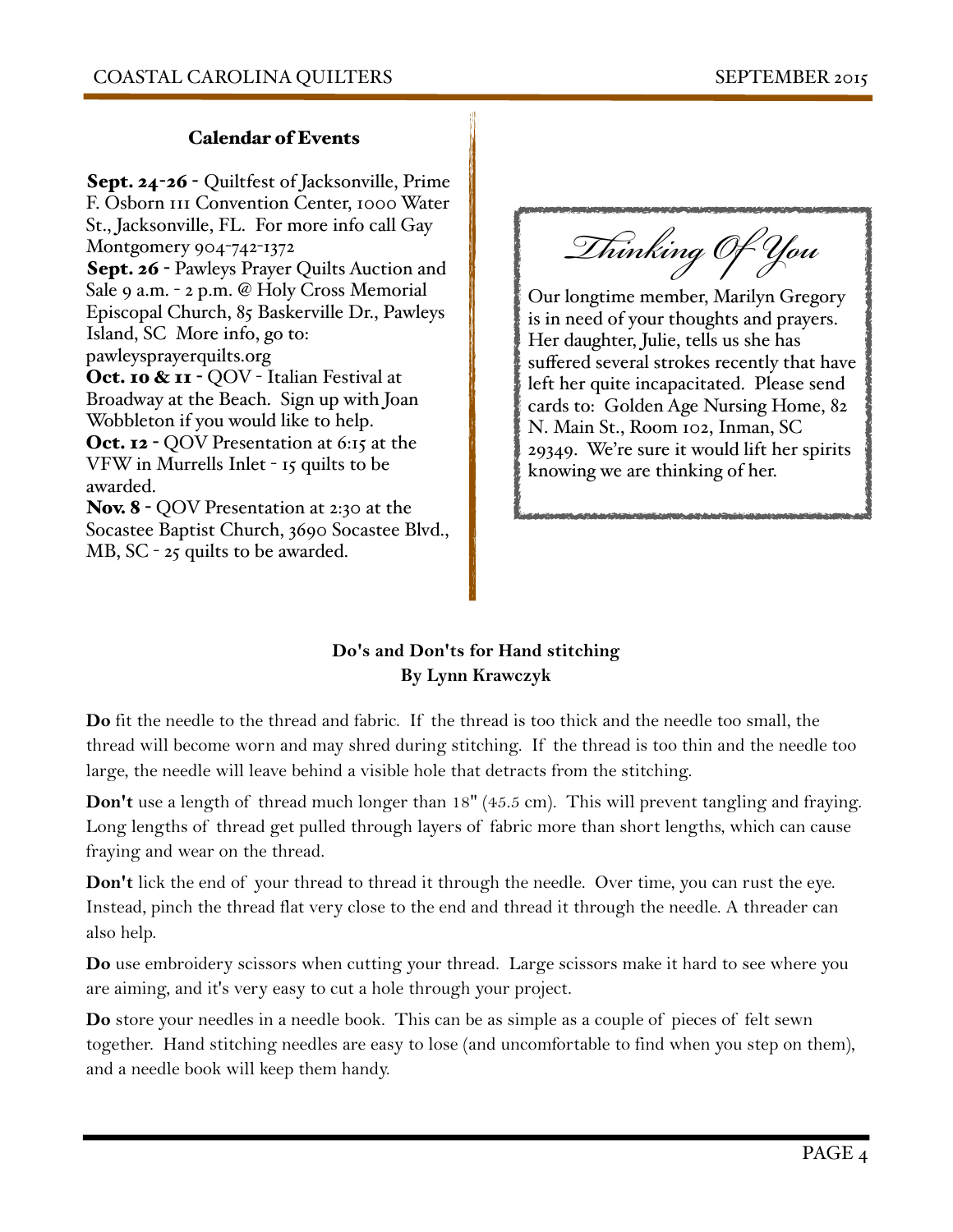### **Some batting advice from Sue Bleiweiss, author of "Colorful Fabric Collage"**

• **Synthetic polyester battings** are inexpensive, and they are generally lighter in weight than cotton or wool. The resulting quilt won't have much drape. However, polyester battings have a tendency to beard; fibers from the batting work their way through to the surface of the quilt. They're also not a good choice for projects such as hot plate mats or quilted potholders that will be exposed to heat.

• **Batting made from 100 percent cotton** creates a warm quilt with nice drape. It is not prone to bearding. However, it may shrink anywhere from three to five percent, which can create an undesirable puckered effect in your washed quilt.

• **Wool batting** is lightweight, soft, and also has a nice drape. But it can be costly and, as with all wool products, it can attract moths.

• **Using a blend typically gives you a combination** of the pros and cons of each fiber, and the batts are usually less expensive than using a 100 percent natural fiber batting.

• **For art quilts that hang on a wall,** wool or wool-blend felt works well for the middle layer. You can fuse fabric onto it with fusible web and a dry iron and it's easy to stitch.

• **When you want to add stiffness** to certain craft projects, such as journals or tote bags, consider combining quilt batting or wool felt with a layer of stiff interfacing. These interfacings add stability and strength.

To get a good feel for the differences, make up some practice sandwiches with different kinds of batting and stitch them up. Either purchase small samples or trade batting scraps with friends. You may develop a taste for a new sandwich filling!